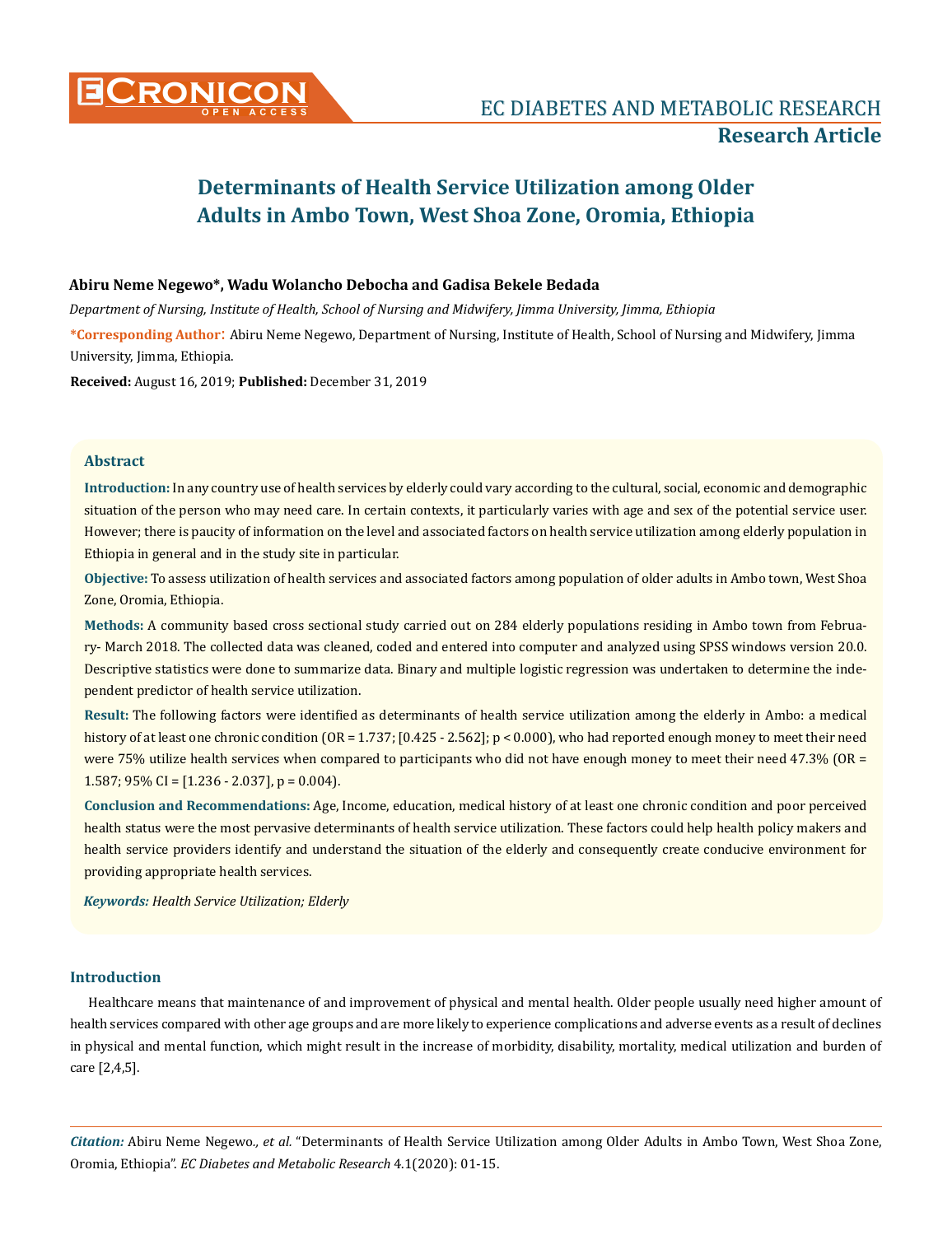In Ethiopia, Life expectancy has improved over the last two decades, increasing from 46.4 years in 1991 to 59.3 for 2011, according the UNDP Human Development Report of 2011 [8].

Older people experience a greater level of morbidity and are relatively frequent users of physicians' services and health services. Study done in Bangladesh, shows that morbidity rates are highest in the population aged 50 years and over, due to lack of availability and accessibility of health service related to old age population [14]. In addition, 26% reported of at least one medical problem, 5.7% had not sought any medical attention and 1.2% had self-treatments [15].

The behavioral model of health service use encompasses individual and contextual dimensions. It classifies predictors of health service use into three categories: predisposing, enabling, and needs**-**related factors. Predisposing factors are individual characteristics that exist prior to the illness (for example, socio-demographic profile, attitudes and values, and knowledge about services) Enabling factors include availability of health personnel and facilities, income, health insurance, regular source of care, travel and waiting times, and social relationships [19,20,22]. Needs-related factors are perception of need for health services, whether individual, social, or clinically evaluated perceptions of need and also Functional status is assessed based on the number of functional impairments in areas of activities of daily living and areas of instrumental activities of daily living: bathing, dressing, eating, getting in and out of bed/chair, walking, and using a toilet; and preparing meals, shopping for groceries, managing money, using the telephone, doing heavy housework, doing light housework, and managing medication. Functional status was calculated across all three waves and was included as a time-varying predictor [22].

Study on association on service utilization was reported by 2012 year in Dhulikhel, indicated that around 53% of respondents were aged 60 - 69 years while about 13% were aged 80 years or above. In addition, 57% of respondents were female, 85% was illiterate and of those that were literate, 87% had primary education and 11% had secondary education and 3% had tertiary education. It has found that most of the samples are young old between 60 - 69 years for 60.0% While 40.0% are 70 years and over. On the other hand, of all the elderly women only 4.6% had secondary education, 15.3% had primary education and 80.1% had no formal education. None of the elderly women had tertiary level of education and proportion of the respondents 35% was widowed, around 8.4% respondents lived alone and about 38% of respondents reported that they had difficulty in at least one activity in daily living [13,17,23].

As study done in Bangladesh indicates that, around 44% of respondents reported that they had at least one chronic disease. Furthermore, 40.6% reported that their health was good but only 3.3% said "very good." About 56% of respondents reported that their health was fair, bad, or very bad. The study found that self-assessment of health is significantly associated with age, sex, place of residence, level of education, marital status, working status within the week, annual income, living arrangement, functional status, number of chronic diseases and psychosocial problems [24,25]. A significantly higher proportion of respondents aged 80 years or above 73% compared with only about half the respondents 48% aged 60-69 reported that their health was poor. 54% of population of people aged 60 or older were females. Education has a negative effect on self-assessment of health. For example, 65% of the participants who were illiterate classified their health as poor compared to 32% of those who Study in Nepal shows that, marital status, dependence on others for activities of daily living, existence of chronic diseases. The trend of health service use was seen higher in respondents on regular medicine 81.1% which was similar to the studies done in Taiwan and Spain [27,28].

Inadequate access to appropriate health services and increased distance between residents and health care provider decreases utilization of health care services remains an important determinant of, health care utilization [29]. Similarly, study done in Dakota indicates some respondents living in towns with health care facilities are within a few blocks of service, while others reported the need to travel 100 or more miles. The median distance reported was 5 miles for routine health checkups, 9 miles for chronic health care visits, and 5 miles for emergency care [30]. Respondents travel 2 miles or less for routine or emergency care visits and 2.5 miles or less for chronic health care visits. On the other end of the spectrum, 25% travel 20 miles or more for routine checkups, 55 miles or more for chronic care, and 22 miles or more for emergency care, and 10% must travel 41 miles, 120 miles and 43 miles or more for routine, chronic, and emergency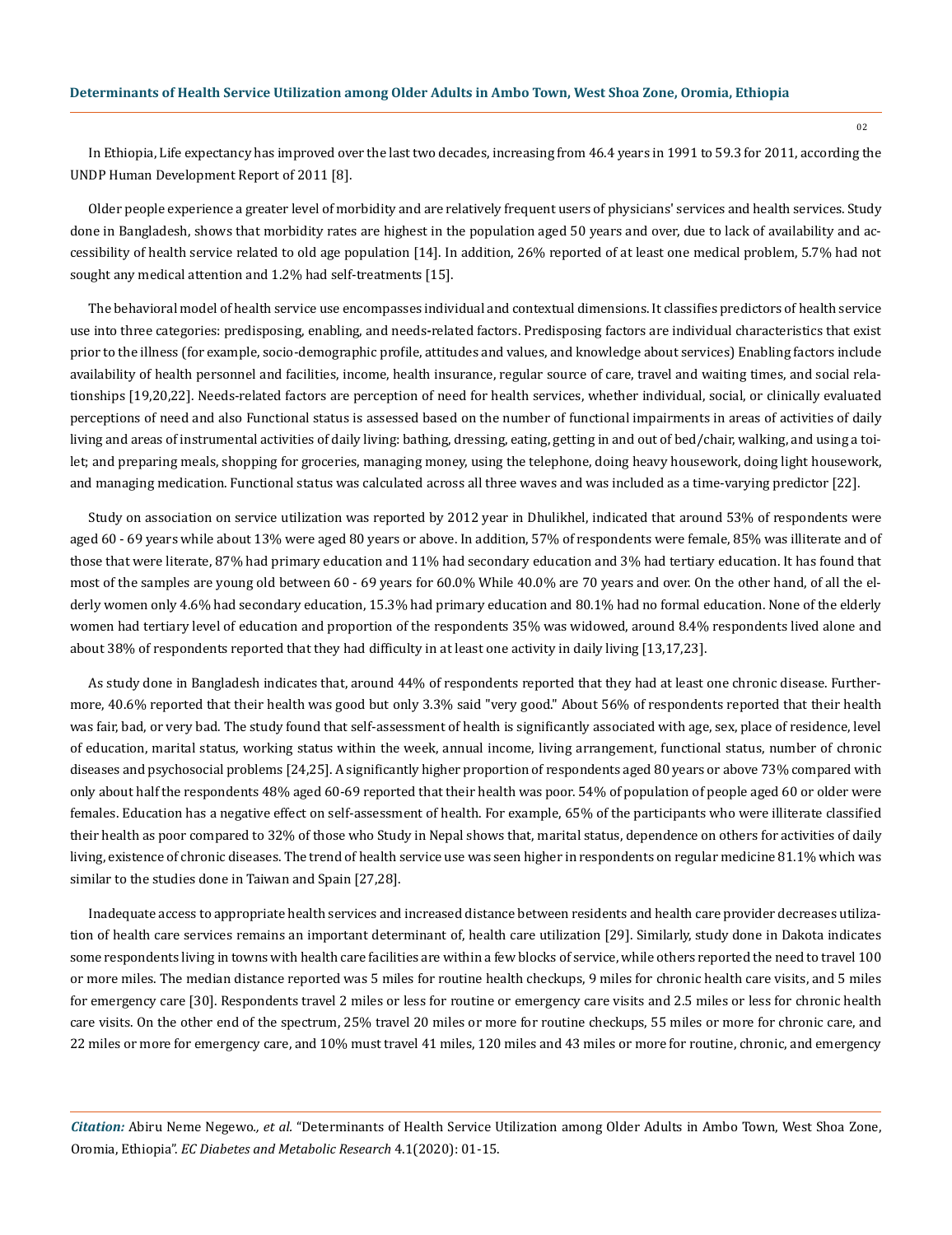care, respectively. The results show substantial variation in travel distances and very long travel distances for a significant number of individuals [31].

As some literature shows distance has its own effect on health service utilization. Most of the elders chose for the convenience or nearby homes first are 39.3%, followed efficiency of health service resource 11.3% respectively. For major reasons in choosing for convenience or nearby home was due to the fact that most of them are in rural areas which there are some health centers nearby. To commute to the government hospitals in urban area is difficult for them as they need to pay for the transportation cost or they might lack the needed vehicles [32]. 34.3% of delayed health care due to cost by the low income group demonstrates that low income elderly people are more sensitive to the cost of health care. The elderly with higher income under estimate their own health problems, as shown by 32.1% for the middle income and 36.2% for the high income groups in variable condition not serious enough [33].

Study in India reported that 48.5% of the study population had positive belief in traditional healers. Among 200 elderly, 58.5% preferred visiting health institutions, 19.0% preferred visiting traditional healers, 12.0% preferred other measures first for seeking health care and 8.5% preferred home remedies.

Study conducted in Jimma showed that out of those who had been ill in the previous 12 months, 53.7% visited modern health institution in the last episode of illness. Empirical evidence indicates that most nations will face population ageing to some degree over the next decades and planning for this ageing can mitigate some of the negative effects and enhance the positive consequences [38]. Providing free health service for all persons age 60+ like countries like Senegal and South Africa can may help to solve the problem [39].

#### **Materials and Methods**

### **Study area and period**

The study was done from February to March 2018 in Ambo town. Ambo is located in southwest Ethiopia, 150 kilometers from Addis Ababa. The services provided include child care and support, family planning and HIV/AIDS. Among all this governmental and nongovernmental organization no one can provide health service related to old age and also older people related care and support.

#### **Study design**

Community based cross sectional study with quantitative and qualitative methods of data collection was employed.

#### **Population**

### **Source population**

All elderly residing in Ambo town.

#### **Study population**

Sampled elderly were included in the study based on the inclusion and exclusion criteria. Inclusion and Exclusion.

#### **Inclusion criteria**

All adults age sixty and above years.

#### **Exclusion criteria**

Those who were mentally ill, critically ill, and unable to communicate and answered questions were excluded from the study.

#### **Sample size and Sampling technique**

### **Sample size**

### **Quantitative**

The sample size were calculated by using the single population proportion formula by considering the proportion of health service utilization of older adult (50%), at 95% confidence level and 0.05 margin of error using the following parameters.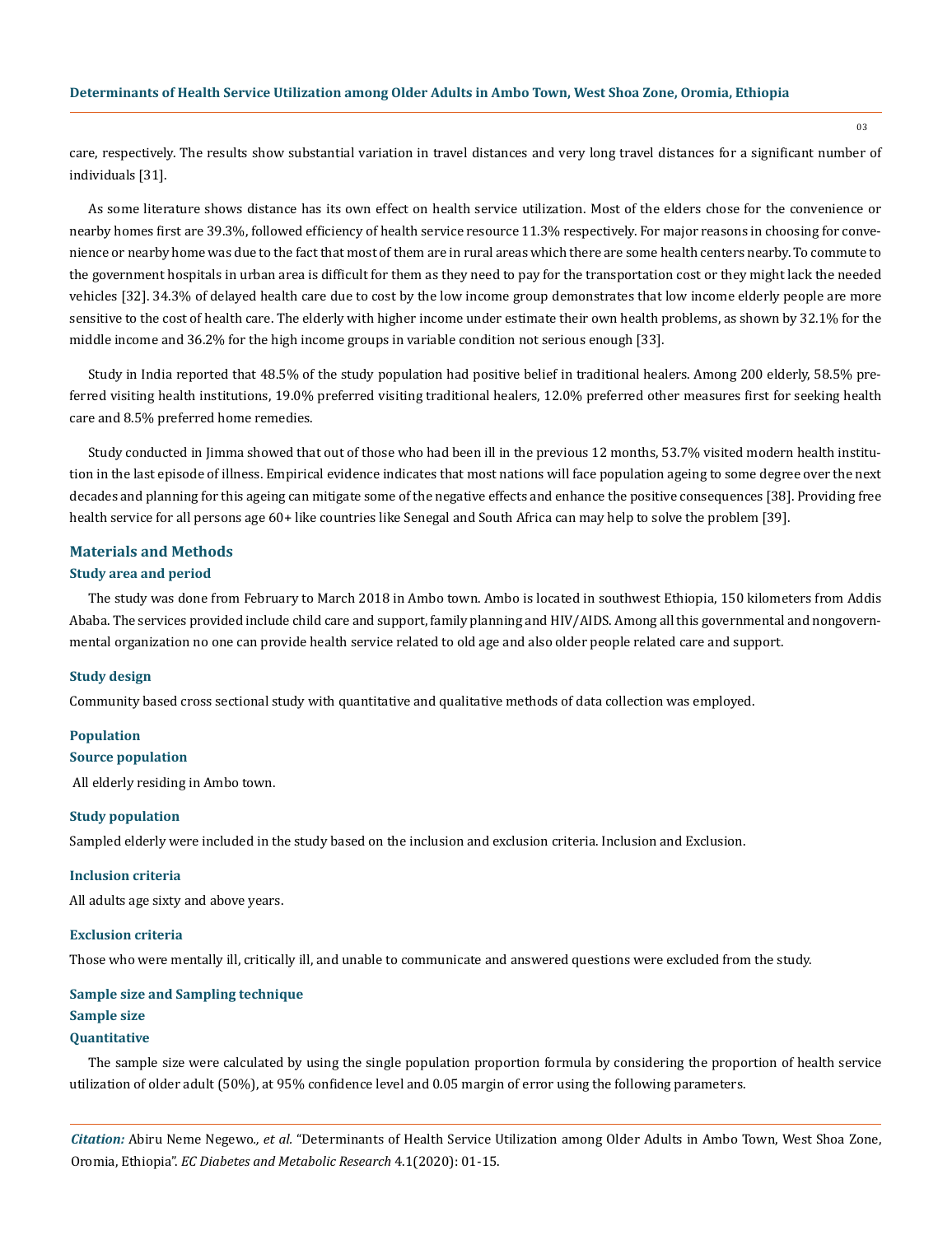ni = 
$$
(Z_{\alpha/2})^{2p} (1-p)
$$
  
 $\frac{d^2}{dx^2}$ 

where: n is the maximum possible sample size

 $Z_{\alpha/2}$  =1.96 (95% confidence level for two side)

p = 50% (p is the proportion of assumed health service utilization for old people)

 $d =$  margin of error  $(5%)$ 

ni = 384.

Since the source population is less than ten thousand, finite population correction formula was used to come up with the final sample size.

I.e. nf = 
$$
\frac{ni}{1 + \frac{ni}{N}}
$$

nf = 384/1+790

nf = 258

N = the total number of source population (total no of elderly).

Adding 10% non response rate the final sample size is 284.

**Qualitative:** Point of information redundancy or saturation of the sample size.

### **Sampling technique**

**Quantitative:** To reach at the study unit the following sampling technique steps were employed.

- $\bullet$  1<sup>st</sup> a total household census was conducted to identify elderly people.
- 2<sup>nd</sup> house hold was listed.
- $\bullet$  3<sup>rd</sup> the list was used as a sample frame.

**Qualitative:** Purposive sampling was employed on seven respondents from governmental (administrative office of the town, health office of the town) and nongovernmental (Edir, organization of old people) organization as well as from family members based on their position and knowledge

#### **Variables**

### **Dependent variable:**

• Health care utilization.

### **Independent variable**

• Socio-demographic characteristics.

### **Data collection tool**

Structured data collection questionnaire were used as a tool after thorough literature search to suite local needs [1,18] and adopted. The instrument arranged according to the particular objective it addresses as: Predisposing factors (9 items), enabling factors (13 items),

*Citation:* Abiru Neme Negewo*., et al.* "Determinants of Health Service Utilization among Older Adults in Ambo Town, West Shoa Zone, Oromia, Ethiopia". *EC Diabetes and Metabolic Research* 4.1(2020): 01-15.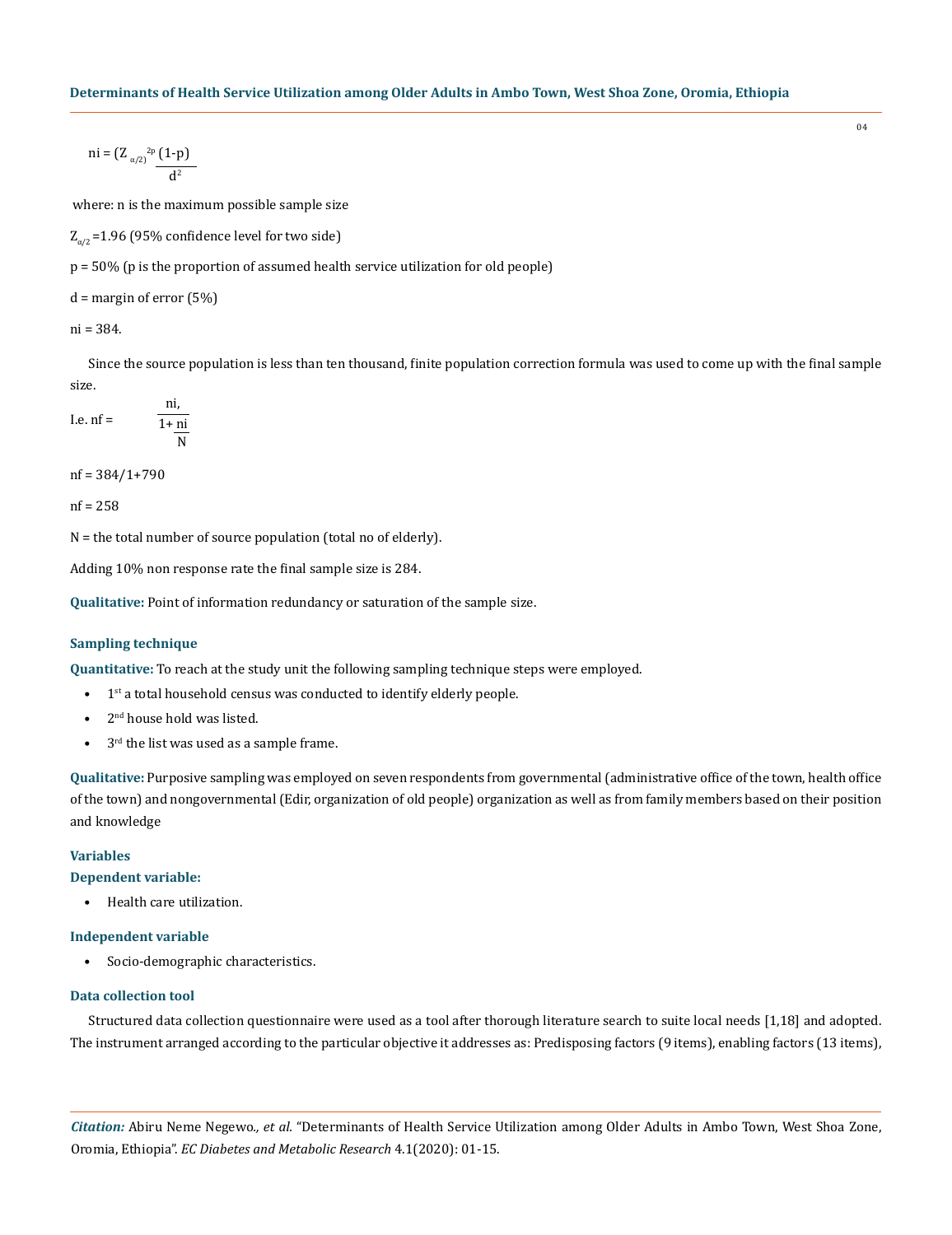need for care factors (23 items) and utilization of health service that consist a total of 55 questions. For qualitative aspect of the study, semi structured open-ended questions were used to guide an in-depth interview.

#### **Data collection technique**

Date was collected through face to face interview by trained data collectors. Four Diploma nurses participated as data collectors and two supervisors were recruited and took training to have common understanding on the tool. Completion as a town administrative recommendation. Respondents who were not present at home during data collection time asked by returning back again until three times and if they are not present still they were considered as non respondent. Qualitative questionnaire includes questions about factors affecting elderly utilization of health service which was not investigated with the quantitative method on 14 respondents were recorded using tap-recorder.

#### **Pretest**

The questionnaire were pre-tested on respondents outside of the study area on 5% of respondents in Nekemte town that have similar socio demographic characteristics with the elderly of the study area before the start of actual data collection. Understandability, completeness of questions and some correction were made as necessary based on the result of the test.

## **Data analysis procedure**

### **Quantitative**

After checking the completeness, missing value, and coding of questionnaires, data was entered in to computer, processed and analyzed using SPSS version 20.0, and then finally data was present in tables, graphs frequency and percentage. For the association of variable binary and multiple logistic regressions was used.

#### **Qualitative**

Data from an in-depth interview were transcribed by arranging the record according to forwarded questions. Then comparison was done on the responses of different respondents to identify similarities and differences and the reasons behind the gap. Finally, information were linked and analyzed to its congruence with data obtained through an interview.

#### **Data quality management**

Data quality was ensured during instrument development, collection, coding, entry and analysis. The questionnaire first translated to Afaan Oromo and retranslated to English before data collection and different translator was used to keep the consistence of the questionnaire and necessary correction taken.

Then data collectors were trained about the purpose of the study and how to administer the questioner, Role play by trainers done to strengthen their skills of administering questionnaire and how to approach with participants in the field.

Instrument was tested on 5% of the respondents and correction taken accordingly. During data collection, questionnaire checked for its completeness on daily basis by immediate supervisors. Incorrectly filled or missed questionnaire were sent back to the respective data collectors for correction, and the supervisors' was submit the filled questionnaire to the principal investigator after checking its consistency and completeness. Investigator rechecks the completed Questionnaires to maintain the quality of data.

Discussion with data collectors and supervisors were made accordingly to solve problem encountered during data collection. Data quality was also ensured during data coding, cleaning, entry to computer and during analysis.

### **Ethical consideration**

After approval of the proposal, ethical clearance and formal letter were obtained from research ethics committee of Jimma University. The necessary permission was obtained from Ambo administrative council, and kebele administrative office. Informed consent was

*Citation:* Abiru Neme Negewo*., et al.* "Determinants of Health Service Utilization among Older Adults in Ambo Town, West Shoa Zone, Oromia, Ethiopia". *EC Diabetes and Metabolic Research* 4.1(2020): 01-15.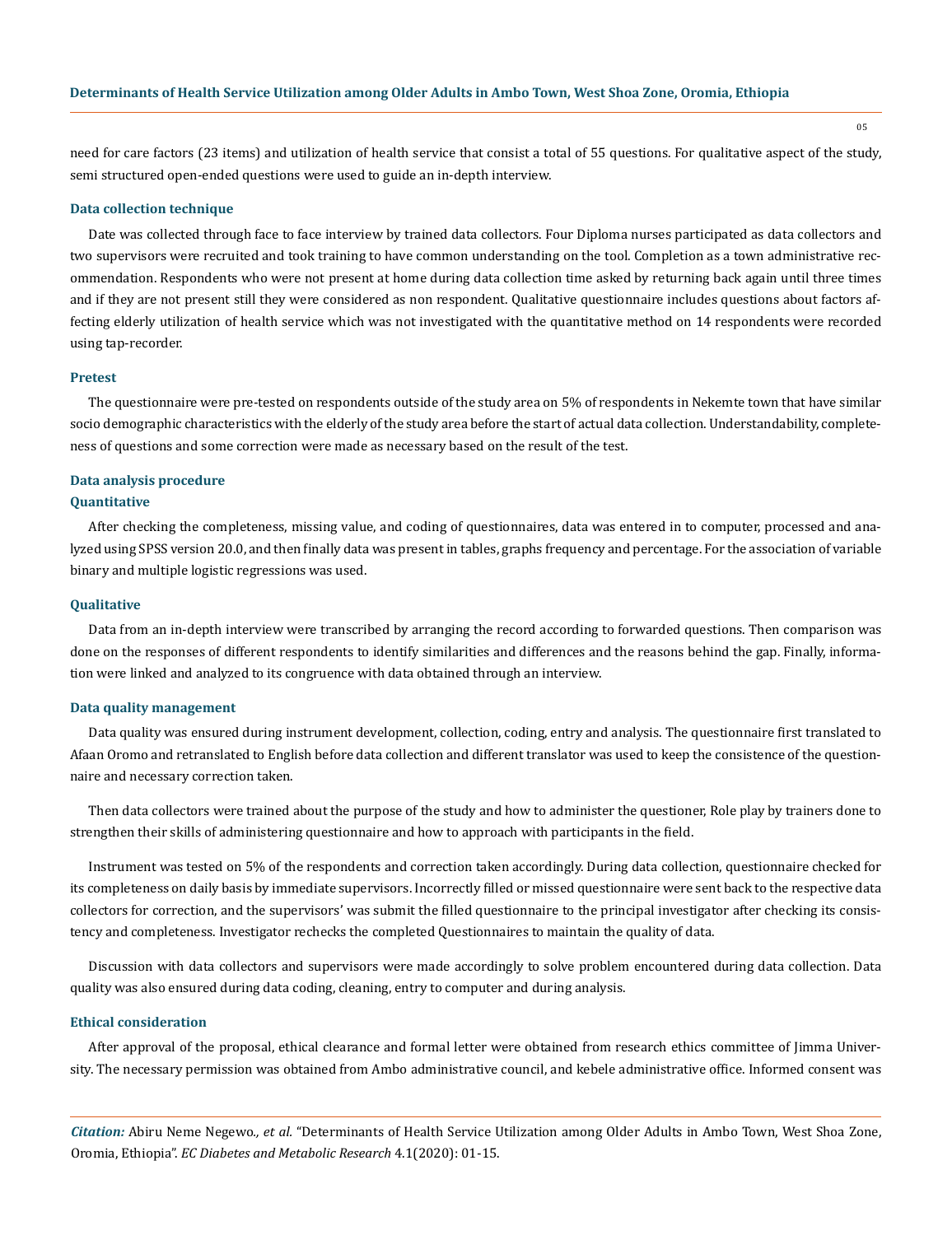obtained from the study participants (elderly) after explaining the purpose of the study. Participants were assured that their name not stated, Data will be kept confidential and anonymous and were used only for research purpose. They also informed as they have full-right to participator not to participate in the study as well as to withdraw any time during the interview.

### **Dissemination plan**

The findings of this study will disseminate to college of public health and medical science and School of Nursing and midwifery, Ambo District Administration and Health Office. The findings will disseminate to different stakeholders that have contributions to improve elderly' health services use. Finally, the findings used for joint plan with the concerned bodies.

### **Result**

A total of 284 old adult respondents aged 60+ years, with females constituting 171 (60.2%) and Males 113 (39.8%) participated in this study. In terms of ethnic background, majority of respondents were from Oromo (61.6%). Participants who reported that they have been to school were further asked their highest level of education attained.

|                          | <b>Variables</b>   | <b>Frequency</b> | $\%$ |
|--------------------------|--------------------|------------------|------|
| Sex                      | Male               | 113              | 39.8 |
|                          | Female             | 171              | 60.2 |
| Age                      | $60 - 64$          | 98               | 34.5 |
|                          | $65 - 69$          | 79               | 27.8 |
|                          | $70 - 74$          | 29               | 10.2 |
|                          | $75 - 79$          | 21               | 7.4  |
|                          | $\geq 80$          | 57               | 21.1 |
| Ethnicity                | Oromo              | 175              | 61.6 |
|                          | Amara              | 75               | 26.4 |
|                          | Tigre              | 15               | 5.3  |
|                          | Gurage             | 11               | 3.9  |
|                          | Dawro              | 3                | 1.1  |
|                          | Kefa               | $\mathbf{1}$     | 0.4  |
|                          | <b>Others</b>      | 4                | 1.4  |
| Religion                 | Orthodox           | 220              | 77.5 |
|                          | Muslim             | 30               | 10.6 |
|                          | protestant         | 31               | 10.9 |
|                          | catholic           | $\mathbf{1}$     | 0.4  |
|                          | other              | $\overline{c}$   | 0.7  |
| Marital status           | Single             | 18               | 6.3  |
|                          | Married            | 125              | 44   |
|                          | Divorced           | 54               | 19   |
|                          | Widowed            | 87               | 30.6 |
| Educational              | <b>Yes</b>         | 149              | 52.5 |
| status                   | N <sub>o</sub>     | 135              | 47.5 |
| <b>Educational level</b> | Grade 1 - 8        | 95               | 66   |
|                          | Grade 9 - 12       | 33               | 22.9 |
|                          | Collage/University | 16               | 11.1 |
| Substance use            | Yes                | 64               | 22.5 |
|                          | N <sub>o</sub>     | 220              | 77.5 |

*Table 1: Demographic characteristics of the study sample, Ambo town, 2018, (N = 284).*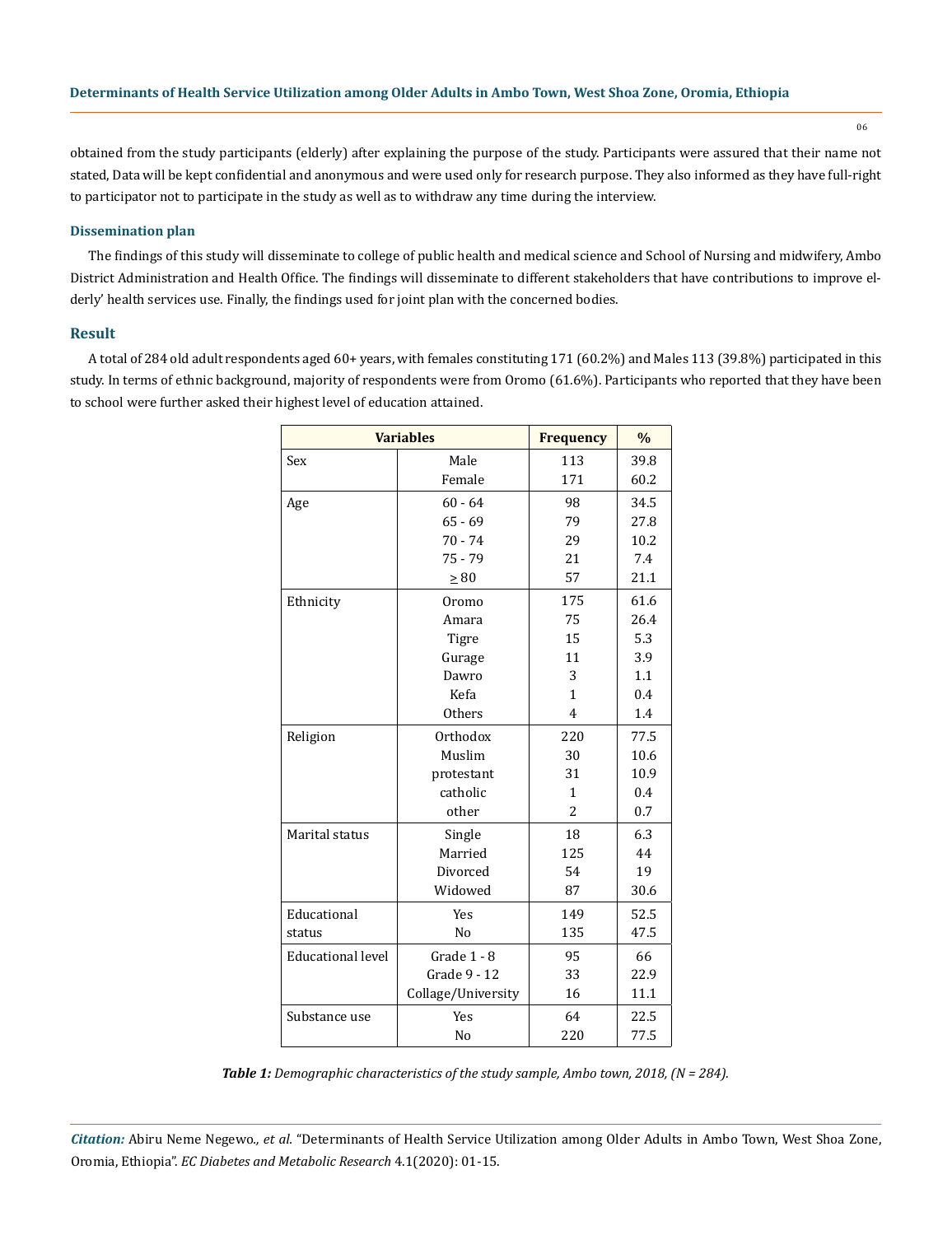### **Prevalence of chronic disease**

Of the chronic conditions investigated, Arthritis was the most prevalent (41.2%) (Figure 1).



*Figure 1: Prevalence of chronic conditions among the elderly in Ambo town, 2018 (N = 284).*

### **Health service utilization**

Of these, 141 (49.6%) reported to have utilized health service.

From the chronic conditions point of view, majority 32.8% of the study participants with arthritis reported health care utilization in the last one year (Figure 2).



*Citation:* Abiru Neme Negewo*., et al.* "Determinants of Health Service Utilization among Older Adults in Ambo Town, West Shoa Zone, Oromia, Ethiopia". *EC Diabetes and Metabolic Research* 4.1(2020): 01-15.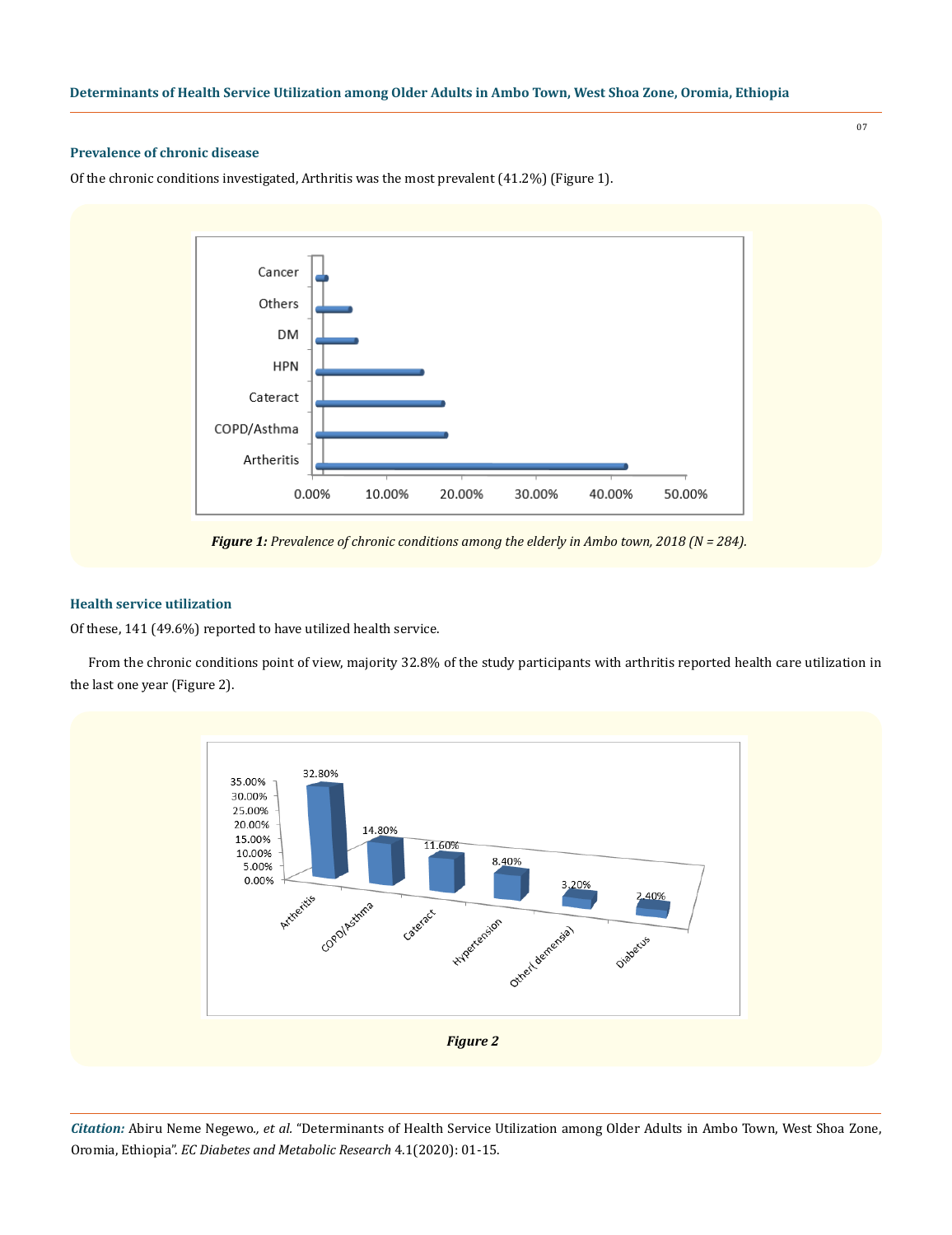The main reason for not utilizing health service among elderly in Ambo town was "financial problem" which is responsible for 63.2%of respondents. "Aliment is not serious" was responsible reason of 16.20% respondents, "lack of medical facility and equipments" as well as using traditional and spiritual alternative accounts for 14.7%, 5.9% respondents respectively.

### **Predisposing variables and health care utilization**

The results of the predisposing factors for health service utilization are presented in table 2. Among these variables, health service utilization differed significantly by sex of Study participants that means female participants utilized 52.6% while male participants utilized health service 45.1%. The study shows females' health service utilization more than male participants.

| <b>Variables</b><br><b>Yes</b><br>$(n=141)$ |            | Health care utilization in the last 1 year |              |            |  |
|---------------------------------------------|------------|--------------------------------------------|--------------|------------|--|
|                                             |            | <b>No</b>                                  |              |            |  |
|                                             |            | $(n=143)$                                  | <b>Total</b> |            |  |
| Sex                                         | Male       | 51(45.1)                                   | 62 (54.9)    | 113 (39.8) |  |
|                                             | Female     | 90 (52.6)                                  | 81 (47.4)    | 171 (60.2) |  |
| Age                                         | 60-64      | 52 (53.1)                                  | 46 (46.9)    | 98 (34.5)  |  |
|                                             | 65-69      | 46 (58.2)                                  | 33 (41.8)    | 79 (27.8)  |  |
|                                             | 70-74      | 16 (55.2)                                  | 13 (44.8)    | 29 (10.2)  |  |
|                                             | 75-79      | 7(33.3)                                    | 14 (66.7)    | 21(7.4)    |  |
|                                             | $\geq 80$  | 20 (35.1)                                  | 37 (64.9)    | 57 (20.1)  |  |
| Ethnicity                                   | Oroma      | 85 (48.6)                                  | 90 (51.4)    | 175 (61.6) |  |
|                                             | Amara      | 39 (52)                                    | 36 (48)      | 75 (26.4)  |  |
|                                             | Tigre      | 8 (53.3)                                   | 7(46.7)      | 15(5.3)    |  |
|                                             | Gurage     | 5(45.5)                                    | 6(54.5)      | 11 (3.9)   |  |
|                                             | Dawro      | 2(66.7)                                    | 1(33.3)      | 3(1)       |  |
|                                             | Kefa       | 1(0.4)                                     | 0(0.0)       | $1(0.4\%)$ |  |
|                                             | Others     | 1(25)                                      | 3(75)        | 4(1.4)     |  |
| Religion                                    | Muslim     | 11 (36.7)                                  | 19 (63.3)    | 30(10.6)   |  |
|                                             | Orthodox   | 113 (51.4)                                 | 107 (48.6)   | 220 (77.5) |  |
|                                             | Protestant | 17 (54.8)                                  | 14 (45.2)    | 31 (10.9)  |  |
|                                             | Catholic   | 0(0.0)                                     | 1(0.4)       | 1(0.4)     |  |
|                                             | Others     | 0(0.0)                                     | 2(0.4)       | 2(0.7)     |  |
| Marital status                              | Single     | 8(44.4)                                    | 10 (55.6)    | 18 (6.3)   |  |
|                                             | Married    | 63 (50.4)                                  | 62 (49.6)    | 125 (44)   |  |
|                                             | Divorced   | 24 (44.4)                                  | 30 (55.6)    | 54 (19)    |  |
|                                             | Widowed    | 46 (52.9)                                  | 41 (47.1)    | 87 (30.6)  |  |
| Educational                                 | Yes        | 82 (55.4)                                  | 66 (44.6)    | 148 (52.1) |  |
| <b>Status</b>                               | No         | 59 (43.4)                                  | 77 (56.6)    | 136 (47.9) |  |
| Substance use                               | Yes        | 28 (43.8)                                  | 36 (56.2)    | 64 (22.5)  |  |
|                                             | No         | 113 (51.4)                                 | 107 (48.6)   | 220 (77.5) |  |

*Table 2: Distribution of the predisposing variables for health service utilization in the last 1 year among the elderly in, Ambo town, 2018, (N = 284).*

About 40.6% utilized health service since health personnel (care givers) and facility are available while 14.10% had not utilized due to lack of health service providers (health personnel and facility). Among respondents who travel 10 km and above utilized health service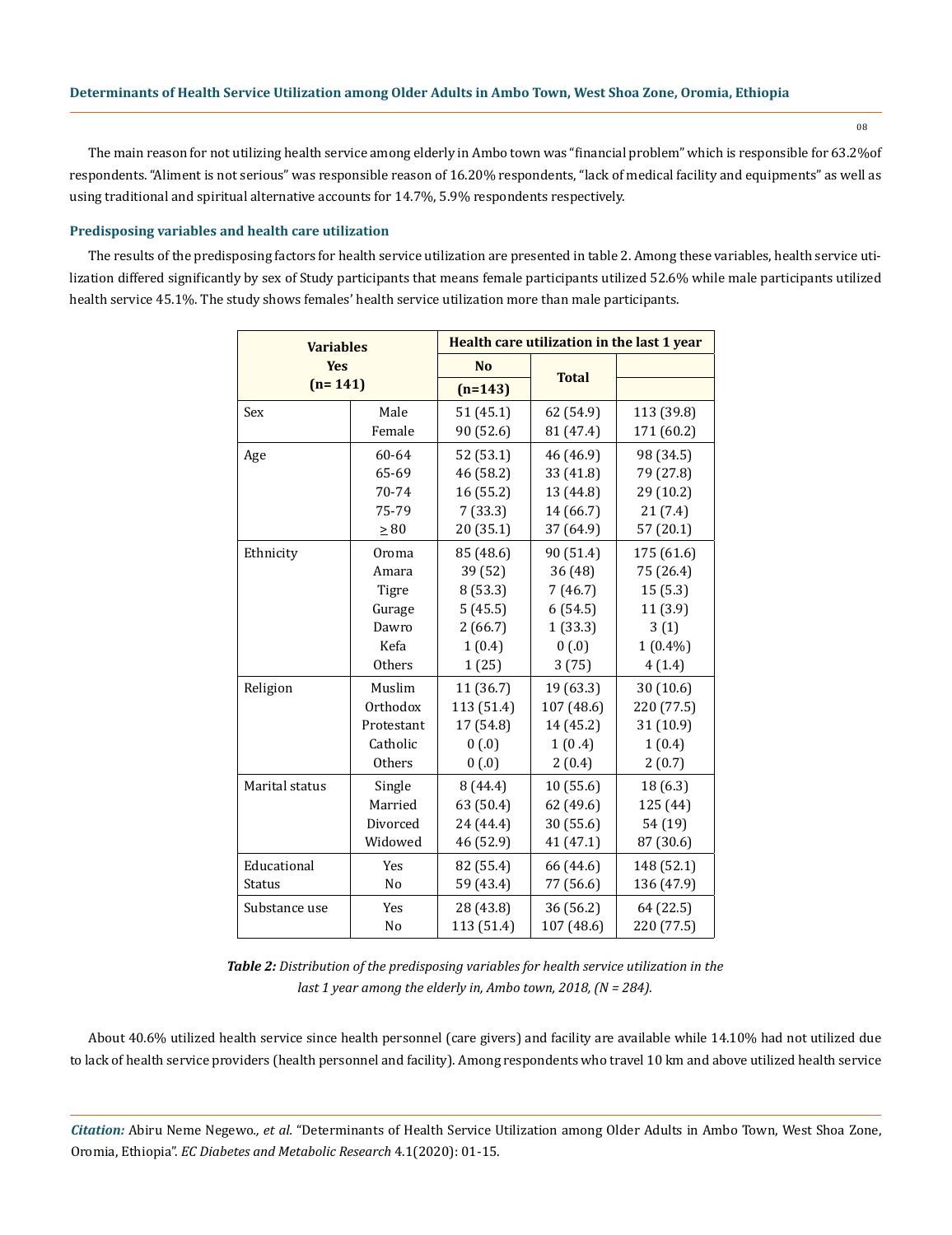were 12.7% while 13.1% were not utilized health service. Similarly, those who travel less than 10 km 37.5% utilized health service were similar with those not utilized but travel the same distance.

| <b>Factors</b><br><b>Yes</b><br>$(n = 141)$               |                                                                                                                | Health care utilization in the last one years |              |            |
|-----------------------------------------------------------|----------------------------------------------------------------------------------------------------------------|-----------------------------------------------|--------------|------------|
|                                                           |                                                                                                                | N <sub>o</sub>                                | <b>Total</b> |            |
|                                                           |                                                                                                                | $(n = 143)$                                   |              |            |
| Money to meet needs                                       | Enough                                                                                                         | 21(75)                                        | 7(25)        | 28(9.9)    |
|                                                           | 121 (47.3)<br>Not Enough<br>75 (26.4)<br>66 (23.2)<br>Yes.<br>59 (20.8)<br>84 (29.6)<br>No<br>115(40.6)<br>Yes | 135 (52.7)                                    | 256 (90.1)   |            |
| Ever had an occupation                                    |                                                                                                                |                                               |              | 141 (49.6) |
| (excluding housework)                                     |                                                                                                                |                                               |              | 143 (50.4) |
|                                                           |                                                                                                                |                                               | 103 (36.4)   | 218 (77)   |
| Availability of caregiver (health personnel and facility) | No                                                                                                             | 40(14.1)<br>25(8.8)                           |              | 65 (23)    |
|                                                           | $< 10 \text{ km}$                                                                                              | 106 (37.5)                                    | 106(37.5)    | 212 (74.9) |
| Travel distance to get health service site (Distance)     | $\geq 10$ km                                                                                                   | 35(12.7)                                      | 37(13.1)     | 71 (25.1)  |

*Table 3: Distribution of enabling variables for health service utilization in the last one year among the elderly, Ambo town, 2018, (N = 284).*

### **Need variables and health care utilization**

The proportion of reported health service utilization was 29.6% among those who performed ADL independently while 19.7% and 0.4% for those who perform ADL dependent for one activity and dependent for greater than one activity respectively.

From those respondents who have had cognitive impairment around 27% utilized health service only while the rest 42.2% not utilized health service. Those who do not had cognitive impairment but utilized health services are three times higher that is 73% than those have had and utilize health service.

As it is supported by qualitative study "No especial health service provided in our set up which focus on elderly people like children and mothers or youth. Even though chronic disease and anther old age related problems become prevalent, health service which provide full service that help to solve the problem is not available" from Health office of the town.

| <b>Factors</b>               |                                         | Health care utilization in the last 1 year |              |            |
|------------------------------|-----------------------------------------|--------------------------------------------|--------------|------------|
| <b>Yes</b><br>$(n = 141)$    |                                         | N <sub>o</sub>                             | <b>Total</b> |            |
|                              |                                         | $(n = 143)$                                |              |            |
|                              | Good                                    | 10(3.5)                                    | 11(3.9)      | 21(7.4)    |
| Self-reported health status  | Moderate                                | 41(14.4)                                   | 32(11.3)     | 73 (25.7)  |
|                              | Poor                                    | 139 (48.9)                                 | 51(18)       | 190 (66.9) |
| Medical history of chronic   | Yes                                     | 179 (63)                                   | 56 (19.7)    | 235 (82.7) |
| conditions                   | No.                                     | 5(1.8)                                     | 44 (15.5)    | 49 (17.3)  |
|                              | Mild                                    | 1(5.6)                                     | 0(0.0)       | 1(5.6)     |
| Disability                   | Moderate                                | 5(27.8)                                    | 1(5.6)       | 6(33.3)    |
|                              | Sever                                   | 11(61.1)                                   | 0(0.0)       | 11(61.1)   |
| Difficulty with self-care    | Independently                           | 84 (29.6)                                  | 75 (26.4)    | 159 (56)   |
| (bathing, washing, dressing) | Dependent for one activity              | 56 (19.7)                                  | 64 (22.5)    | 120 (42.2) |
| in last 1 year               | Dependent for greater than one activity | 1(0.4)                                     | 4(1.4)       | 5(1.8)     |
| Cognitive impairment in the  | Yes                                     | 38 (27)                                    | 61 (42.7)    | 99 (69.7)  |
| last one year                | No.                                     | 103 (73)                                   | 82 (57.3)    | 185 (64.4) |

*Table 4: Distribution of the indicators for the need of health services in the last 1 year among the elderly in, Ambo town, 2018.*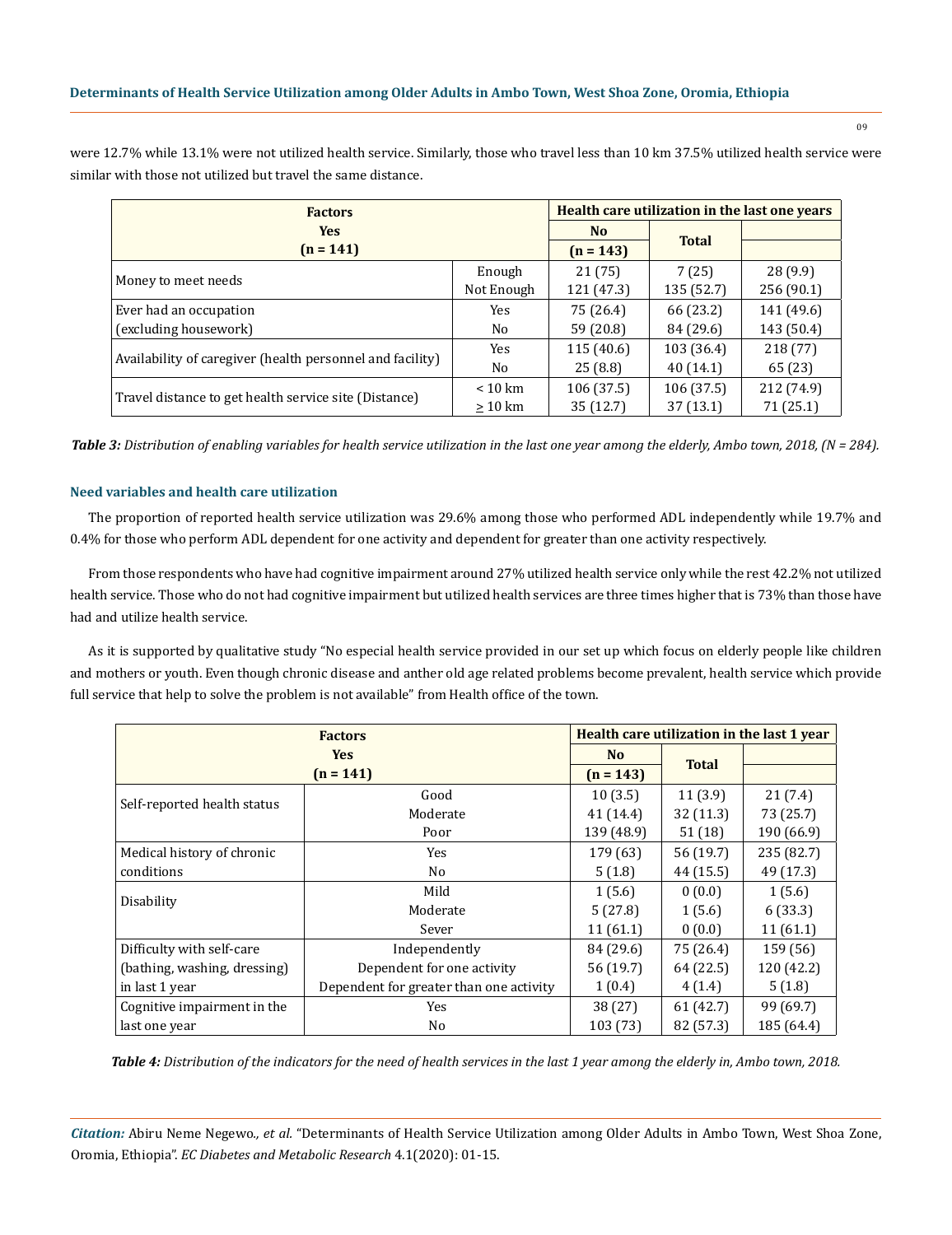Health care utilization was significantly higher among the study participants with a medical history of at least one chronic condition than participants without any of the chronic conditions  $(OR = 1.737; [0.425 - 2.562]; p < 0.000)$ .

Older adult who currently not married were found to utilized health service more than those married currently (OR = 1.031, 95% CI:  $0.793 - 1.340$ ,  $p = 0.458$ ), but this effect was not statistically significant.

Odds of respondents with history of education before utilized health service 26% more than those respondents no history of education (OR = 1.260, 95% CI: 1.005 - 1.579, p = 0.028). Similarly, odds of respondents had an occupation were found to utilize health service 28.9% more than those respondents who had no occupation [OR = 1.289, 95% CI: 1.005 - 1.654, p = 0.029] which is statically significant.

On the other hand, odds of study participants who had reported enough money to meet their need were 58.7% more likely utilized health services compared to participants who did not have enough money to meet their need. This effect was statistically significant (OR  $= 1.587$ ; 95% CI = [1.236 - 2.037], p = 0.004).

The percentage of health service utilization was 69.5% higher among study participants in the above mean age group 69 years compared to the 30.5% of health care utilization of those below mean age. This effect was statistically significant (OR = 1.127; [1.047 - 1.521];  $p < 0.009$ ).

Health care utilization was 1.4% higher among participants who travel less than 10km compared to participants who travel more than 10 km, but this effect was not statistically significant at the 5% significance level (OR = 1.014; 95% CI = [0.886 - 1.161], p = 0.473).

Study participants who reported their health status as moderate were 16% more likely to utilized health service compared to participants who were in good health status, but there was no statistical evidence for this effect (OR = 1.160; 95% CI = [0.673 - 2.019]; p = 0.153). However, participants who were in poor health status were significantly 57% times more likely to utilized health care than those who were in good health status (OR = 1.574;  $95\%$  CI = [0.627 - 3.951]; p = 0.005). On the other hand, health care utilization was 41% higher among participants with poor health status compared to those in moderate health status. An inverse relationship is therefore noticed between health care utilization and health status. The lower the health status the elderly person perceives, the higher the likelihood of health care utilization.

### **Discussion**

The social and biological characteristics of the elderly make them a unique population as manifestations of ill health are sufficiently distinct from the rest of the population. This study has highlighted the utilization of health services in this unique group is very important for further intervention endeavors.

As indicated in this study health service utilization in the last one year was found to be significantly associated with age group (in years) of the study participants, occupation, educational history, medical history of chronic conditions, self-reported health status.

In this study about over half (68.3%) of respondent's fall sick often in last one year out of which only 47.5% visit health facility when seriously sick. In Contrary the report from Edo, Nigeria, were ninety percent elders got sick and 68% got health service [15]. In both studies the figures show slight differences, which could be explain by the number of patients in both places and accessibility of healthy services. Overall this could indicate that health services utilization tend to be less among elderly and reporting health problems.

Age as one of the predisposing variables influenced health service utilization in such a way that, study participants above mean age group (69 years) were 12.7% more likely to utilize health services than those below mean age group. More than half of respondents 62.3% were in 60 - 69 age group which was nearly similar with 50% of North Dakota finding. In addition to that, around 52.6% of respondents were female which similar result with 57% of study done in Mexico which is consistently supported by 54% of North Dakota [17,23,24]. This may be due to life expectancy of female is greater than male (women's live long than male).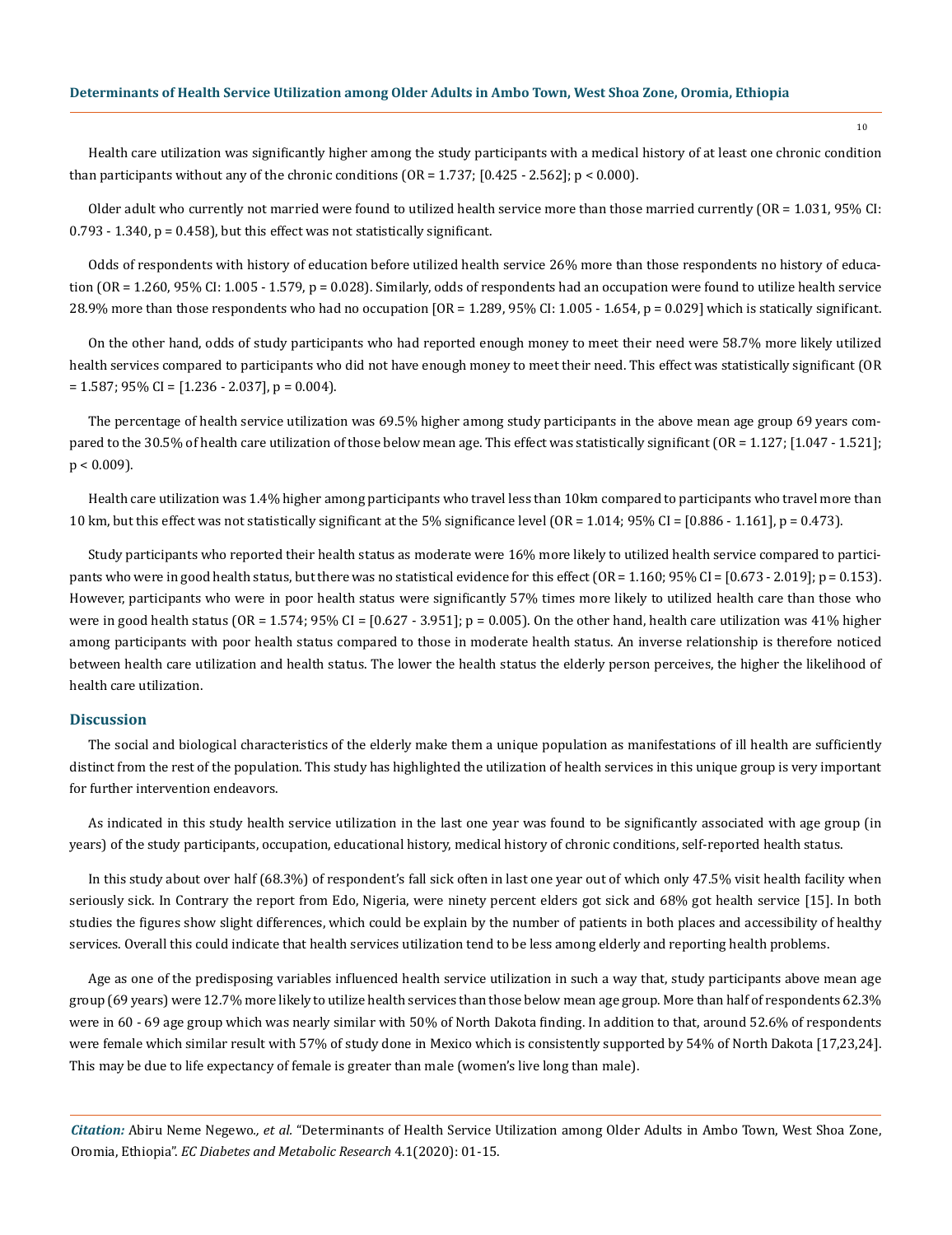| Determinants of Health Service Utilization among Older Adults in Ambo Town, West Shoa Zone, Oromia, Ethiopia |  |  |
|--------------------------------------------------------------------------------------------------------------|--|--|
|--------------------------------------------------------------------------------------------------------------|--|--|

| <b>Variables</b>                             | <b>Health service utilization %</b> | <b>COR (95%CI)</b>     | <b>AOR</b> (5%CI)        |
|----------------------------------------------|-------------------------------------|------------------------|--------------------------|
| <b>Medical history of chronic conditions</b> |                                     |                        |                          |
| N <sub>o</sub>                               | 97.3                                | 1                      | 1                        |
| Yes                                          | 2.7                                 | $1.657(0.025-1.852)*$  | $1.737(0.425 - 2.562)*$  |
| <b>Marital status</b>                        |                                     |                        |                          |
| Currently not married                        | 55.3                                | 1                      | 1                        |
| Currently married                            | 44.7                                | 1.061 (0.793-1.456)    | 1.031 (0.793-1.340)      |
| Ever been to be school                       |                                     |                        |                          |
| N <sub>0</sub>                               | 41.8                                | $\mathbf{1}$           | $\mathbf{1}$             |
| yes                                          | 58.2                                | 1.160 (1.105-2.879)    | $1.260$ (1.005-1.579)*   |
| Ever had an occupation                       |                                     |                        |                          |
| N <sub>0</sub>                               | 46.8                                | $\mathbf{1}$           | $\mathbf{1}$             |
| Yes                                          | 53.2                                | 1.389 (1.115-1.754)    | $1.289(1.005 - 1.654)^*$ |
| Money to meet need                           |                                     |                        |                          |
| Not enough                                   | 47.3                                | 1                      | $\mathbf{1}$             |
| Enough                                       | 75                                  | $1.287$ (1.156-1.637)* | 1.587 (1.236_2.037)*     |
| <b>Sensory impairment</b>                    |                                     |                        |                          |
| N <sub>0</sub>                               | 65.2                                | 1                      | $\mathbf{1}$             |
| Yes                                          | 34.8                                | 1.183 (0.842 -1.663)   | 1.123 (0.641-1.861)      |
| <b>Distance</b>                              |                                     |                        |                          |
| > 10 km                                      | 24.8                                | 1                      | 1                        |
| $\leq 10~\rm km$                             | 75.2                                | 1.016 (0.746-1.192)    | 1.014 (0.886-1.161)      |
| Availabilities of care giver                 |                                     |                        |                          |
| No                                           | 17.9                                | $\mathbf{1}$           | $\mathbf{1}$             |
| Yes                                          | 82.1                                | 1.140 (1.024-1.476)    | 1.140 (1.003-1.296)*     |
| Self-reported health status                  |                                     |                        |                          |
| Good                                         | 3.5                                 | 1                      | $\mathbf{1}$             |
| Moderate                                     | 14.9                                | 1.126 (0.673 - 2.031)  | 1.160 (0.673-2.019)      |
| Poor                                         | 48.9                                | 1.524 (0.727-2.951)*   | $1.574$ (0.627 -1.951)*  |

*Table 5: Significant associations between health service utilization and factors associated with health service utilization in the last 1 year among the elderly in, Ambo town, 2018. \*: Statically Significant; AOR: Adjusted Odd Ratio; COR: Crude Odd Ratio.*

With respect to the indicators for enabling factors (i.e. financial problems, occupation, distance) had their own contribution on health service utilization of older adults. In this study, nearly half of 47.3% of respondents were not utilized health service due to lack of enough money which was almost similar with 53% study done in Nigeria and also supported by 34.3% of study done in kanchanaburi [33]. Cost of care is a significant and persistent barrier among elderly people, this is because of most-old are highly vulnerable to poverty and dependence as they can no longer produce sufficiently by themselves to meet their needs.

Those individuals travel less than or equal to 10 kilometers from the nearest health center or hospital had a 1.4 times higher chance of using the health services as compared to those travel more than 10 kilometers away, this finding was nearly consistent with 2.9% of other studies in Ethiopia [32].

One of indicator of the need variables with a significant association with health care utilization was a medical history of chronic conditions. There are few studies carried out in Africa including Ethiopia in this field and to the best of my knowledge no one so far has inves-

*Citation:* Abiru Neme Negewo*., et al.* "Determinants of Health Service Utilization among Older Adults in Ambo Town, West Shoa Zone, Oromia, Ethiopia". *EC Diabetes and Metabolic Research* 4.1(2020): 01-15.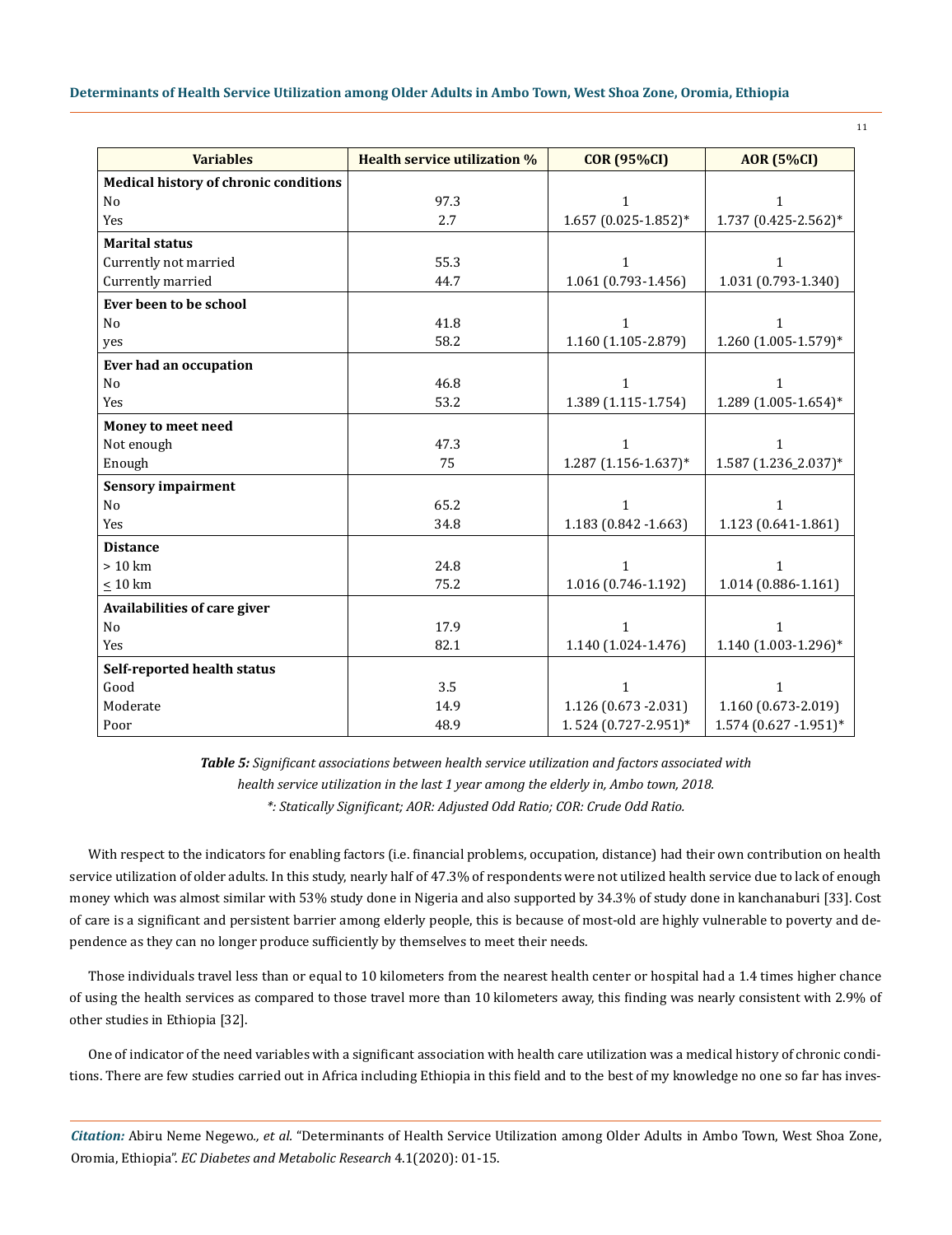### **Determinants of Health Service Utilization among Older Adults in Ambo Town, West Shoa Zone, Oromia, Ethiopia**

12

tigated the impact of the chronic conditions on health service utilization in elderly in study area. In this study, individuals with a medical history of at least one chronic condition were 1.7 times more likely than those without any of the chronic conditions to utilize health care services, which is nearly similar with 2.3% of study done in Ghana [38]. Health care utilization was also higher in those with at least one chronic condition 30.6% than that with none of the conditions, which is almost similar with study done in Bangladesh, indicates that 44% [31]. Chronic conditions have been consistently acknowledged in many studies to adversely affect lives of the elderly people and consequently influence their healthcare use.

### **Strength of the Study**

- This study used qualitative method to supplement the quantitative result and also to explore factors that are not addressed by quantitative method.
- The study has high response rate (100% response).
- This study is probably the first/among the pioneer research related to older adult health service utilization in Ethiopia. It will be helpful as baseline information for other researchers.
- The sampling method used was simple random sampling and the sampling frame has included all kebeles in the town therefore generalization of the result can be made.

### **Limitation of the Study**

- Few literatures were available. In addition, there is no similar published study conducted in our country, therefore comparing results made it difficult.
- Recall bias from respondents.
- Some responses for questions like sensory impairment can depend on respondents.

### **Conclusion**

In conclusion, this study demonstrated that the most important factors influencing health service utilization of older adult were age, economic problems, education, self-reported health status and need for care factors (chronic condition) in nature.

- The main reasons of older adult for not utilized health service were lack of money, support and availability of service.
- Reasons assembled through interview shows that absence of full health service which is affordable and accessible for older person like other age group.

### **Recommendation**

### **For district health office and health facilities**

- In addition to providing free health service like other countries (Senegal and South Africa), Facilitate conditions for older persons in order that they are given priority in getting medical services at specially arranged schedules at home, in hospitals and other health institutions.
- Older persons face many health problems associated with longevity. On top of that, they are not beneficiaries of available health services. As result of these, it is difficult for them to utilize their potential and to effectively play their social roles. Considering the fact that older persons have special health problems, it is proper to find ways of providing the required services.

### **For Ambo district administration office**

• Give special attention through policy supported measures to enable poor and those who don't have enough money older persons receive free medical services.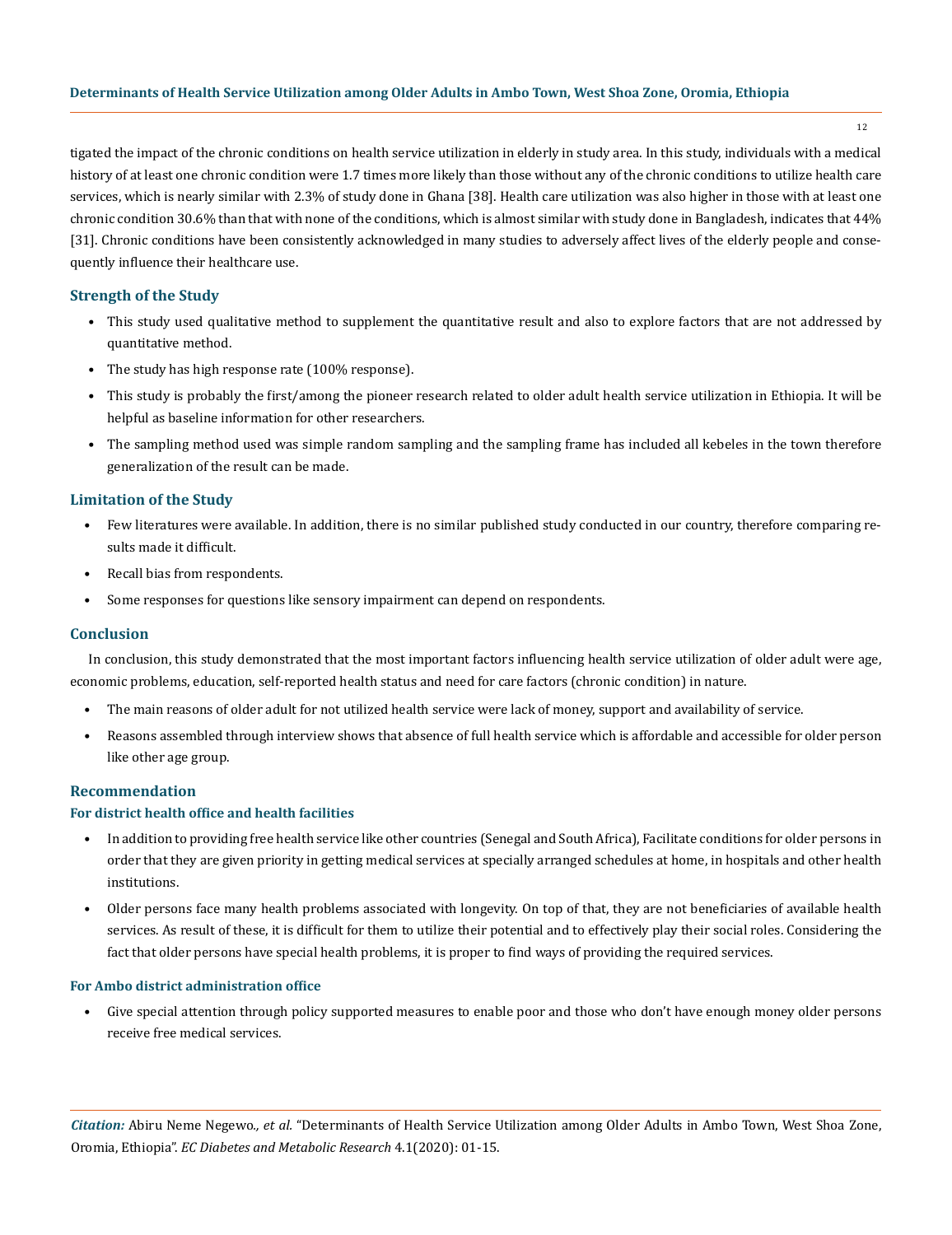### **For NGOs**

• Should support health offices and facilities by supplying materials and training of health care providers.

#### **For Jimma university college of public health and medical science**

• Developing a curriculum aimed at increasing the number of professionals in the field of ageing (geriatrics) to deal effectively with health problems of older persons.

### **Conflict of Interests**

All authors declared that they have no conflict of interests. Jimma University covered only the survey cost for this study and there is no any funding organization.

### **Authors' Contribution**

Wadu Wolancho, Gadisa Bekele and Abiru Neme conceived and designed the protocol. Abiru Neme, contributed on data analysis, and checked the draft. Abiru Neme and Wadu Wolancho prepared manuscript. All authors read and approved the final paper.

### **Acknowledgements**

We would like to thank the Ambo town Kebele administrative as well as the administrative staffs for all the help and support given for us during the data collection period. We also thank Jimma university institute of health for permitting us to conduct this study.

### **Bibliography**

- 1. [Das S. "The role of family in health and healthcare utilization among elderly". A Dissertation \(2012\): 9.](https://core.ac.uk/download/pdf/53188516.pdf)
- 2. Narapureddy B., *et al*[. "Socio-demographic Profile and Health Care Seeking Behaviour of Rural Geriatric Population of Allahabad Dis](https://www.researchgate.net/publication/264081376_Socio-demographic_profile_and_health_care_seeking_behaviour_of_rural_geriatric_population_of_Allahabad_district_of_UP_A_Cross_Sectional_Study)trict of UP : A Cross Sectional Study". *[International Journal of Medical Science and Public Health](https://www.researchgate.net/publication/264081376_Socio-demographic_profile_and_health_care_seeking_behaviour_of_rural_geriatric_population_of_Allahabad_district_of_UP_A_Cross_Sectional_Study)* 1.2 (2012): 7-12.
- 3. [Abdulrahem IS. "Health Needs Assessment and Determinants of Health- Seeking Behaviour among Elderly Nigerians: A House-Hold](https://www.ncbi.nlm.nih.gov/pubmed/18240704) Survey". *[Annals of African Medicine](https://www.ncbi.nlm.nih.gov/pubmed/18240704)* 6 (2007): 58-63.
- 4. Capezuti E., *et al*[. "Nurses Improving Care for Health system Elders-a model for optimizing the geriatric nursing practice environ](https://www.ncbi.nlm.nih.gov/pmc/articles/PMC3532620/)ment". *[Journal of Clinical Nursing](https://www.ncbi.nlm.nih.gov/pmc/articles/PMC3532620/)* 21 (2012): 3117-3125.
- 5. Tao P., *et al*[. "Reducing the burden of morbidity and medical utilization of older patients by outpatient geriatric services: Implications](https://www.ncbi.nlm.nih.gov/pubmed/22299774) to primary health-care settings". *[Geriatrics and Gerontology International](https://www.ncbi.nlm.nih.gov/pubmed/22299774)* 12 (2012): 612-621.
- 6. Bloom DE., *et al*[. "Implications of Population Aging for Economic Growth: PGDA Working Paper" \(2011\): 64.](http://citeseerx.ist.psu.edu/viewdoc/download?doi=10.1.1.698.2284&rep=rep1&type=pdf)
- 7. Becker DJ., *et al*[. "Health Services Utilization After Fractures: evidence from medicare".](https://www.ncbi.nlm.nih.gov/pubmed/20530242) *The Journals of gerontology. Series A, Biological sciences* [65.9 \(2010\): 1012-1020.](https://www.ncbi.nlm.nih.gov/pubmed/20530242)
- 8. Environmental Protection Authority, Federal Democratic Republic of Ethiopia (2012).
- 9. Sanjel S., *et al*[. "The Utilization of Health Care Services and their Determinants Among the Elderly Population of Dhulikhel Municipal](https://www.researchgate.net/publication/230841419_The_Utilization_of_Health_Care_Services_and_their_Determinants_Among_the_Elderly_Population_of_Dhulikhel_Municipality)ity". *[Kathmandu university medical journal](https://www.researchgate.net/publication/230841419_The_Utilization_of_Health_Care_Services_and_their_Determinants_Among_the_Elderly_Population_of_Dhulikhel_Municipality)* 10.1 (2012): 2-7.
- 10. Care I., *et al*[. "The Epidemiology of Dependence in Older People in Nigeria: Prevalence, Determinants, Informal Care, and Health Ser](https://www.researchgate.net/publication/26743359_The_Epidemiology_of_Dependence_in_Older_People_in_Nigeria_Prevalence_Determinants_Informal_Care_and_Health_Service_Utilization_A_1066_Dementia_Research_Group_Cross-Sectional_Survey)[vice Utilization. A 10/66 Dementia Research Group Cross-Sectional Survey".](https://www.researchgate.net/publication/26743359_The_Epidemiology_of_Dependence_in_Older_People_in_Nigeria_Prevalence_Determinants_Informal_Care_and_Health_Service_Utilization_A_1066_Dementia_Research_Group_Cross-Sectional_Survey) *Journal of the American Geriatrics Society* 57.9 (2009): [1620-1627.](https://www.researchgate.net/publication/26743359_The_Epidemiology_of_Dependence_in_Older_People_in_Nigeria_Prevalence_Determinants_Informal_Care_and_Health_Service_Utilization_A_1066_Dementia_Research_Group_Cross-Sectional_Survey)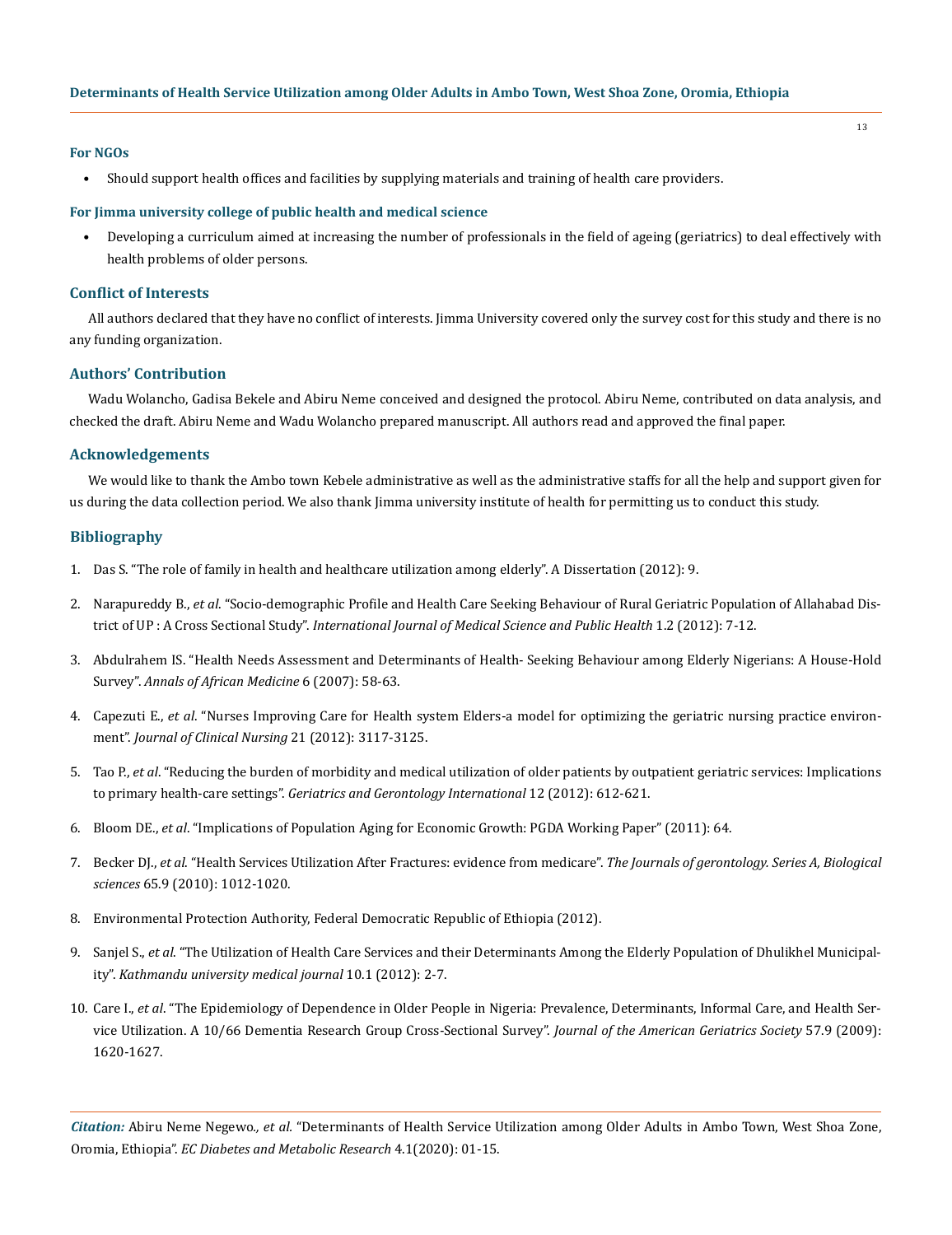- 11. Secretary UN and States M." The voices of older persons" (2002): 133-157.
- 12. Emerta Asaminew. "Adopting Private Pension System in Ethiopia" 10.1 (2010): 7-13.
- 13. Supranee C. "Elderly health service utilization: the study of Kanchanaburi demographic surveillance system". Faculty of Graduate Studies, Mahidol Univ. M.A. (Population and Social Research) 3 (2005).
- 14. [Poor PN. "Pattern of utilization of health services among old age groups in Rural Area of North of Iran".](https://www.researchgate.net/publication/229501560_PATTERN_OF_UTILIZATION_OF_HEALTH_SERVICES_AMONG_OLD_AGE_GROUPS_IN_RURAL_AREA_OF_NORTH_OF_IRAN) *Turkish Journal of Geriatrics* [12.1 \(2009\): 13-17.](https://www.researchgate.net/publication/229501560_PATTERN_OF_UTILIZATION_OF_HEALTH_SERVICES_AMONG_OLD_AGE_GROUPS_IN_RURAL_AREA_OF_NORTH_OF_IRAN)
- 15. [J Agbogidi C and Azodo. "Experiences of the elderly Utilizing Healthcare Services in Edo State".](https://www.semanticscholar.org/paper/Experiences-Of-The-Elderly-Utilizing-Healthcare-In-Agbogidi-Azodo/05aa6ab73619759bd66cc31cd70df342504c568a) *The Internet Journal of Geriatrics and [Gerontology](https://www.semanticscholar.org/paper/Experiences-Of-The-Elderly-Utilizing-Healthcare-In-Agbogidi-Azodo/05aa6ab73619759bd66cc31cd70df342504c568a)* 5.2 (2010): 5.
- 16. [Aboderin I. "Understanding and Advancing the Health of Older Populations in sub-Saharan Africa: Policy Perspectives and Evidence](https://link.springer.com/article/10.1007/BF03391607)  Needs". *[Public Health Reviews](https://link.springer.com/article/10.1007/BF03391607)* 32.2 (2010): 357-376.
- 17. González-González *et al*[. "Health care utilization in the elderly Mexican population: Expenditures and determinants".](https://bmcpublichealth.biomedcentral.com/articles/10.1186/1471-2458-11-192) *BMC Public Health* [11 \(2011\): 192.](https://bmcpublichealth.biomedcentral.com/articles/10.1186/1471-2458-11-192)
- 18. Debra S., *et al*[. "The Vulnerable Elders Survey: A Tool for Identifying Vulnerable Older People in the Community". 49.12 \(2001\): 1691-](https://www.ncbi.nlm.nih.gov/pubmed/11844005) [1699.](https://www.ncbi.nlm.nih.gov/pubmed/11844005)
- 19. Ho SC., *et al*[. "Impact of Care giving on Health and Quality of Life: A Comparative Population-Based Study of Caregivers for Elderly](https://www.google.com/search?q=Impact+of+Care+giving+on+Health+and+Quality+of+Life%3A+A+Comparative+Population-Based+Study+of+Caregivers+for+Elderly+Persons+and+Non+caregivers&rlz=1C1NHXL_enIN826IN826&oq=Impact+of+Care+giving+on+Health+and+Quality+of+Life%3A+A+Comparative+Population-Based+Study+of+Caregivers+for+Elderly+Persons+and+Non+caregivers&aqs=chrome..69i57.427j0j4&sourceid=chrome&ie=UTF-8)  Persons and Non caregivers". *[The Journals of Gerontology Series A, Biological Sciences](https://www.google.com/search?q=Impact+of+Care+giving+on+Health+and+Quality+of+Life%3A+A+Comparative+Population-Based+Study+of+Caregivers+for+Elderly+Persons+and+Non+caregivers&rlz=1C1NHXL_enIN826IN826&oq=Impact+of+Care+giving+on+Health+and+Quality+of+Life%3A+A+Comparative+Population-Based+Study+of+Caregivers+for+Elderly+Persons+and+Non+caregivers&aqs=chrome..69i57.427j0j4&sourceid=chrome&ie=UTF-8)* 64.8 (2009): 873-879.
- 20. Exavery A., *et al*[. "Self-rated health and healthcare utilization among rural elderly Ghanaians in Kassena-Nankana district" \(2011\):](https://www.semanticscholar.org/paper/Self-rated-health-and-healthcare-utilization-among-Exavery-Klipstein-Grobusch/be1eb4f2c5f9d2cca3e40eee2f394bfd4c53f40e) [1-31.](https://www.semanticscholar.org/paper/Self-rated-health-and-healthcare-utilization-among-Exavery-Klipstein-Grobusch/be1eb4f2c5f9d2cca3e40eee2f394bfd4c53f40e)
- 21. European countries Bulletin of the World Health Organization 82 (2004): 106-114.
- 22. Brown C., *et al*. "Andersen Health Care Utilization Model for Complementary and Alternative Medicine (CAM) Use in African Americans' of alternative and complementary medicine" 15.8 (2009): 911-919.
- 23. Fleury M., *et al*[. "Comprehensive determinants of health service utilization for mental health reasons in a Canadian catchment area".](https://www.researchgate.net/publication/223982082_Comprehensive_determinants_of_health_service_utilisation_for_mental_health_reasons_in_a_Canadian_catchment_area) *[International Journal for Equity in Health](https://www.researchgate.net/publication/223982082_Comprehensive_determinants_of_health_service_utilisation_for_mental_health_reasons_in_a_Canadian_catchment_area)* 11.1 (2012): 20.
- 24. [Mattson J. "Transportation, Distance, and Health Care Utilization for Older Adults in Rural and Small Urban Areas". 2.3 \(2010\): 26-38.](https://journals.sagepub.com/doi/abs/10.3141/2265-22)
- 25. [Sunha Choi. "Longitudinal Changes in Access to Health Care by Immigrant Status among Older Adults: The Importance of Health Insur](https://www.researchgate.net/publication/45537846_Longitudinal_Changes_in_Access_to_Health_Care_by_Immigrant_Status_Among_Older_Adults_The_Importance_of_Health_Insurance_as_a_Mediator)ance as a Mediator." *The Gerontologist* [51.2 \(2011\): 156-169.](https://www.researchgate.net/publication/45537846_Longitudinal_Changes_in_Access_to_Health_Care_by_Immigrant_Status_Among_Older_Adults_The_Importance_of_Health_Insurance_as_a_Mediator)
- 26. Abdulraheem IS., *et al*[. "Prevalence and Correlates of Physical Disability and Functional Limitation among Elderly Rural Population in](https://www.hindawi.com/journals/jar/2011/369894/) Nigeria". *[Journal of Aging Research](https://www.hindawi.com/journals/jar/2011/369894/)* 369894 (2011): 13.
- 27. Goodlin S., *et al*[. "Who Will Need Long‐Term Care? Creation and Validation of an Instrument that Identifies Older People at Risk".](https://www.ncbi.nlm.nih.gov/pubmed/15671784) *Dis[ease Management](https://www.ncbi.nlm.nih.gov/pubmed/15671784)* 7 (2004).
- 28. [Kalam IMS and Khan HTA. "Morbidities among Older People in Bangladesh: Evidence from an Ageing Survey".](http://dspace.bracu.ac.bd/xmlui/handle/10361/573) *BRAC University Journal*  [III \(2006\): 75-83.](http://dspace.bracu.ac.bd/xmlui/handle/10361/573)